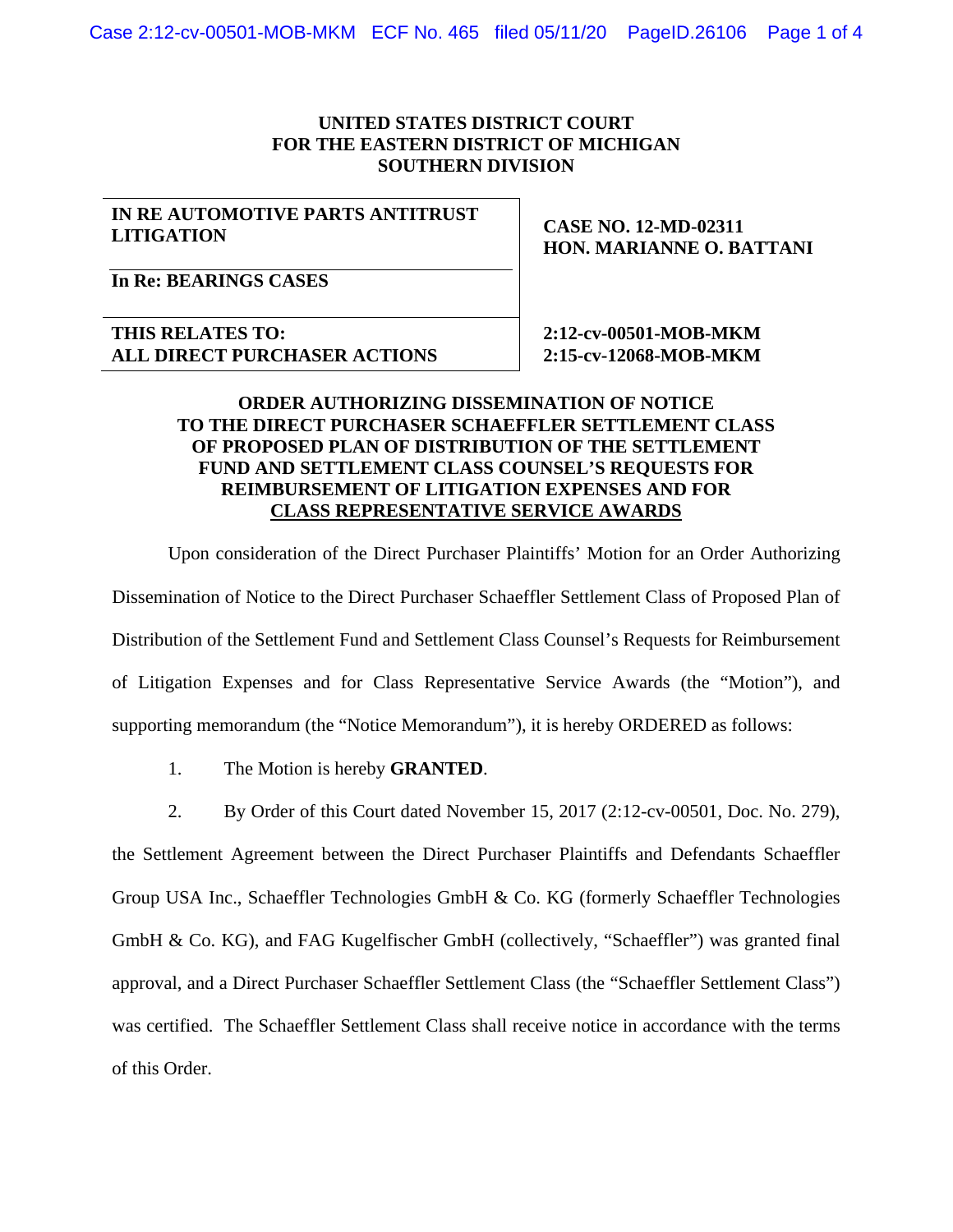3. The Court approves the form and content of (a) the Notice of Hearing on Proposed Plan of Distribution of Settlement Fund, and Settlement Class Counsel's Requests for Reimbursement of Litigation Expenses and Service Awards to the Class Representatives, and Claim Form (the "Notice"), attached as Exhibit 1 to the Notice Memorandum; and (b) the Summary Notice of Hearing on Proposed Plan of Distribution of Settlement Fund, and Settlement Class Counsel's Requests for Reimbursement of Litigation Expenses and Service Awards to the Class Representatives (the "Summary Notice"), attached as Exhibit 2 to the Notice Memorandum.

4. The Court finds that the mailing and publication of the Notice and Summary Notice, respectively, in the manner set forth herein constitutes the best notice practicable under the circumstances and is valid, due and sufficient notice to all persons entitled thereto and complies fully with the requirements of Federal Rule of Civil Procedure 23 and the due process requirements of the Constitution of the United States.

5. On or before May 26, 2020, the Notice, in substantially the same form as Exhibit 1 to the Notice Memorandum, shall be mailed by first class mail, postage prepaid, to all members of the Schaeffler Settlement Class identified by Defendants that were mailed notice of the Schaeffler settlement, except the entities that requested exclusion from the Schaeffler Settlement Class. In addition, a copy of the Notice shall be posted on the Internet at www.autopartsantitrustlitigation.com, the website dedicated to this litigation.

6. On or before June 8, 2020, Settlement Class Counsel shall cause the Summary Notice, in substantially the same form as Exhibit 2 to the Notice Memorandum, to be published in one edition of *Automotive News*. Additionally, an online banner notice will appear over a 21 day period on www.AutoNews.com, the digital version of *Automotive News*. To supplement the

2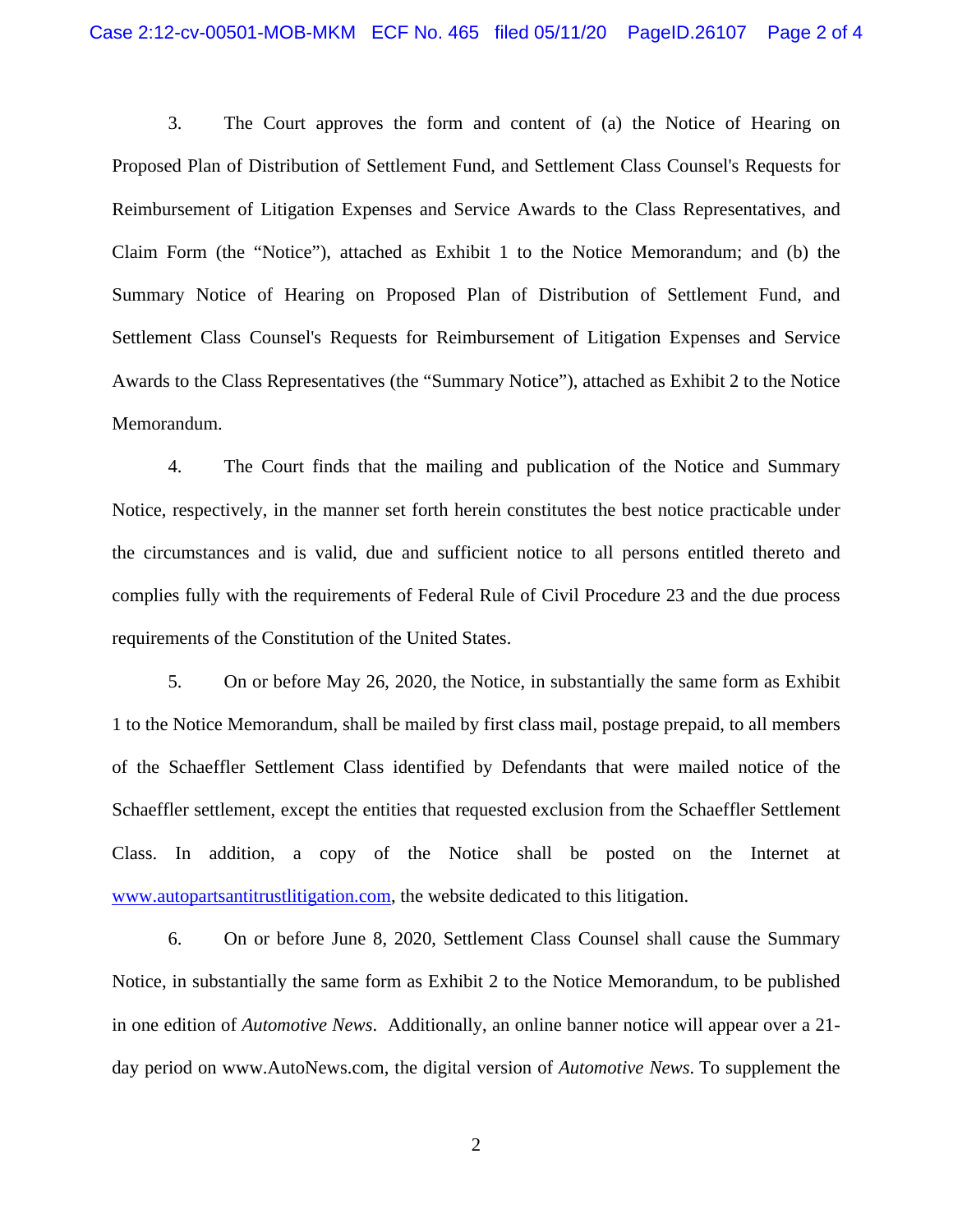notice program further, the Press Release, in substantially the same form as Exhibit 3 to the Notice Memorandum, will be issued nationwide via PR Newswire's "Auto Wire," which targets auto industry trade publications, and via PR Newswire's "Machinery and Equipment" microlist.

7. On or before June 15, 2020, Settlement Class Counsel shall file with the Court their motion or motions for approval of a proposed plan of distribution of the Settlement Fund, reimbursement of litigation expenses, and service awards to the Class Representatives.

8. Any objection by any member of the Schaeffler Settlement Class to the proposed plan of distribution of the Settlement Fund, the request for reimbursement of litigation expenses, or the request for service awards to the Class Representatives, must be in writing, must be filed with the Clerk of Court and postmarked no later than June 25, 2020, and must otherwise comply with requirements set forth in the Notice.

9. At least ten (10) days before the hearing date fixed by this Court, Settlement Class Counsel shall file with the Court affidavits or declarations of the person under whose general direction the mailing and posting of the Notice, and publication of the Summary Notice, were made, showing that mailing, posting and publication were made in accordance with this Order.

10. The Court will hold a hearing on July 23, 2020, at 11:00 a.m., at the Theodore Levin U.S. Courthouse, 231 West Lafayette Blvd., Detroit, MI, 48226, Courtroom 250 (or such other courtroom as may be assigned for the hearing), to determine whether to approve: (1) the proposed plan of distribution of the Settlement Fund; (2) Settlement Class Counsel's request for reimbursement of litigation expenses; and (3) the request for service awards to the Class Representatives. Any Settlement Class member who follows the procedure set forth in the Notice may appear and be heard at this hearing. If the Court believes that it is appropriate, the hearing may be conducted remotely by telephone or other electronic means. If the Court